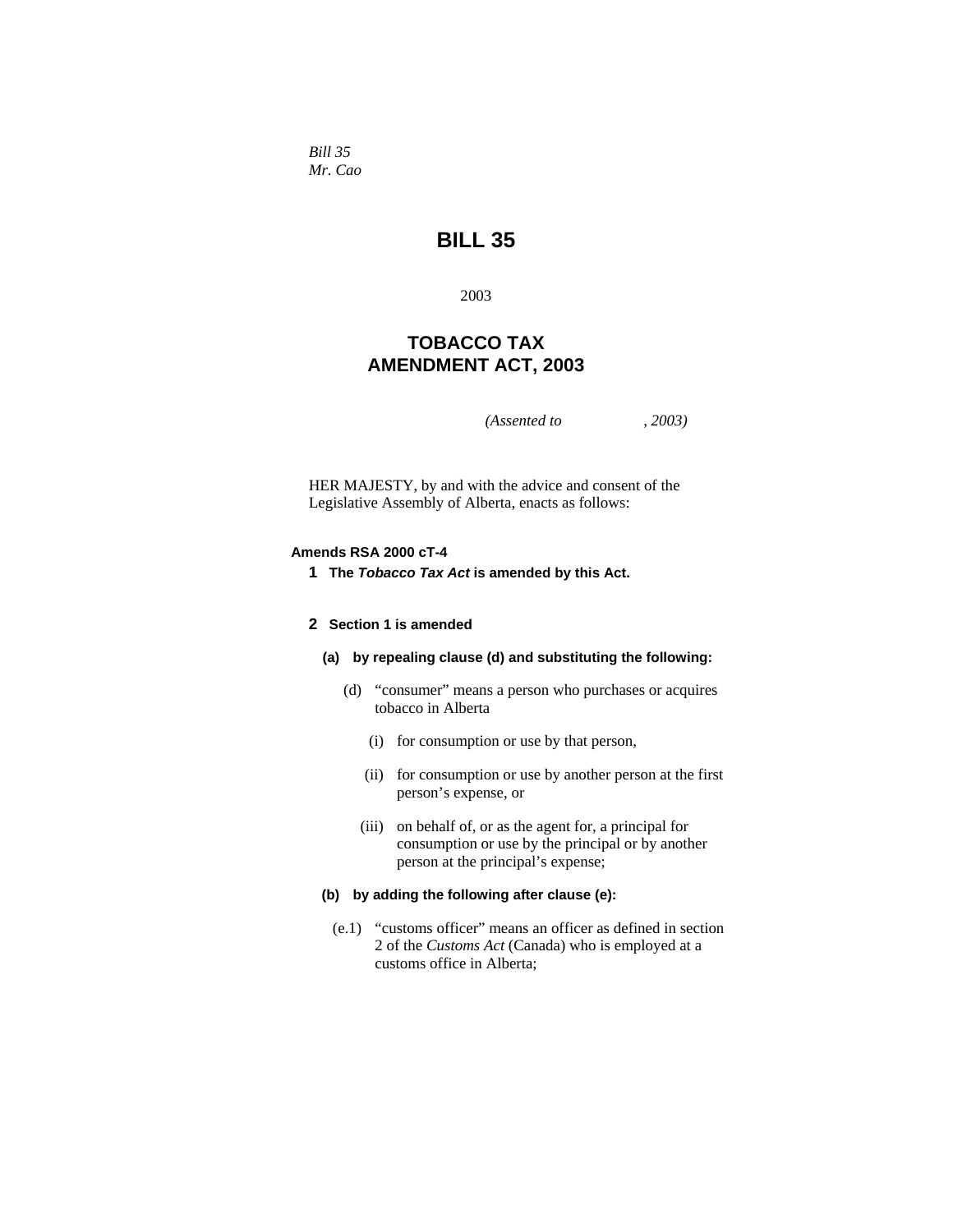#### **(c) by adding the following after clause (f):**

- (f.1) "importing consumer" means a person who
	- (i) ordinarily resides or carries on business in Alberta, and
	- (ii) imports or sends tobacco into Alberta, or acquires or receives delivery of tobacco in Alberta,
		- (A) for consumption or use by that person,
		- (B) for consumption or use by another person at the first person's expense, or
		- (C) on behalf of, or as the agent for, a principal for consumption or use by the principal or by another person at the principal's expense;

#### **(d) by adding the following after clause (k):**

 (k.1) "postal agent" means the Canada Post Corporation established under the *Canada Post Corporation Act* (Canada) and its officers, employees and agents if the Minister of National Revenue has entered into a written agreement with the Canada Post Corporation under which agreement the Canada Post Corporation is authorized by the Minister of National Revenue and agrees to collect, as agent of the Minister of National Revenue, duties as defined in the *Customs Act* (Canada) respecting mail delivered into Alberta;

#### **3 Section 3 is amended by adding the following after subsection (1):**

**(1.01)** An importing consumer shall, on importing or sending tobacco into Alberta or acquiring or receiving delivery of tobacco in Alberta through a port of entry from a place outside of Canada,

- (a) report immediately to a customs officer,
- (b) provide the customs officer with all the information that is required by the customs officer regarding the tobacco, and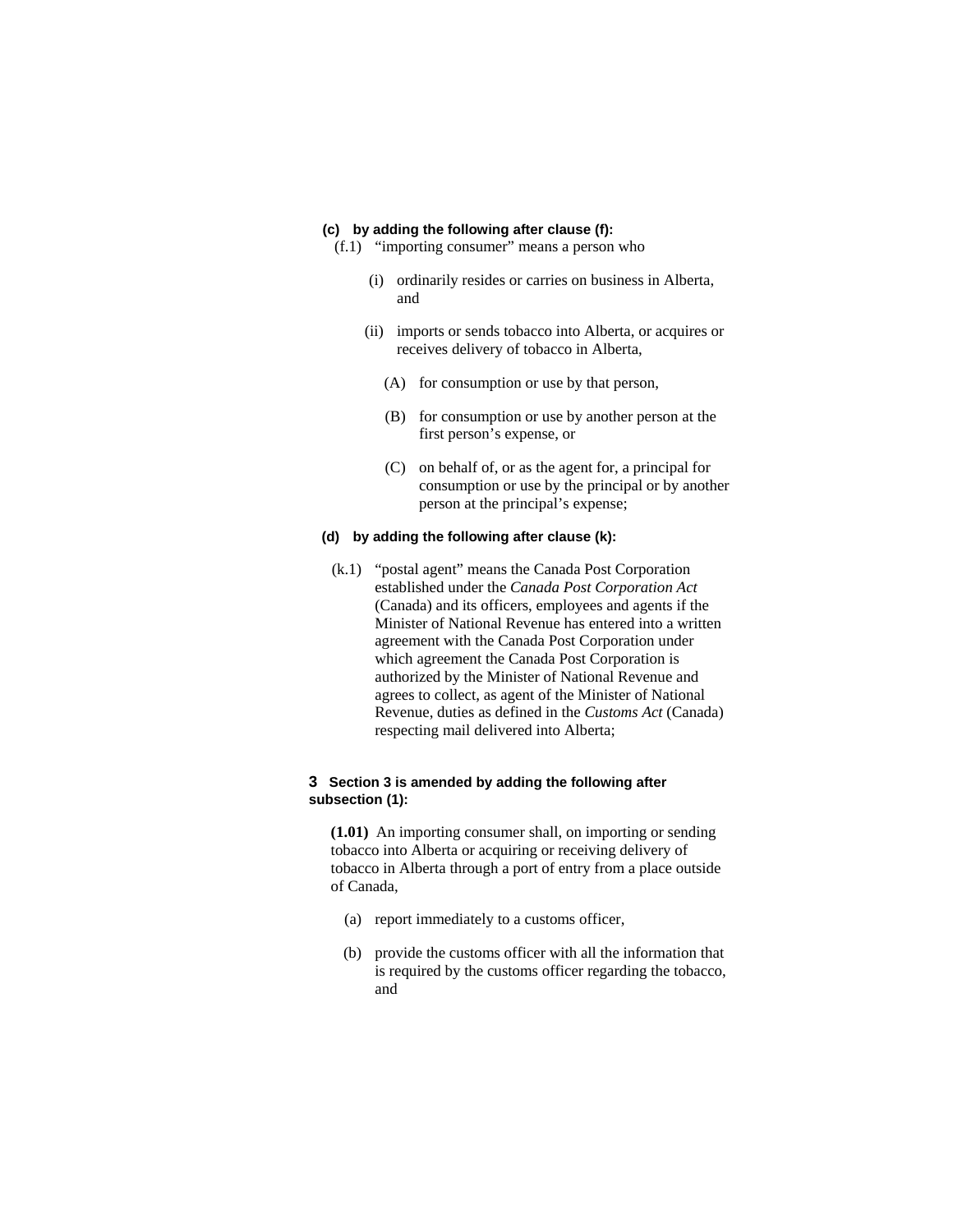(c) pay to the customs officer as agent of Her Majesty in right of Alberta the same amount of tax as would have been payable under subsection (1) if the tobacco had been purchased in Alberta.

**(1.02)** An importing consumer shall, at the time of receiving delivery of tobacco in Alberta by mail from a place outside of Canada,

- (a) provide the postal agent where the tobacco is received with all the information that is required by the postal agent regarding the tobacco, and
- (b) pay to the postal agent as agent of Her Majesty in right of Alberta the same amount of tax as would have been payable under subsection (1) if the tobacco had been purchased in Alberta.

**(1.03)** If neither subsection (1.01) nor (1.02) applies, an importing consumer shall, at the time of importing or sending tobacco into Alberta or acquiring or receiving delivery of tobacco in Alberta, pay to Her Majesty in right of Alberta the same amount of tax as would have been payable under subsection (1) if the tobacco had been purchased in Alberta.

**(1.04)** Subsections (1.01) and (1.02) do not apply to tobacco in respect of which no tax is payable under Division III of Part IX of the *Excise Tax Act* (Canada).

**(1.05)** Subsection (1.03) does not apply if no tax would be payable under Division III of Part IX of the *Excise Tax Act* (Canada) if the tobacco were imported, sent, acquired or received from a location outside of Canada.

**(1.06)** If an importing consumer fails or refuses to comply with subsection (1.01) or (1.02), the customs officer or postal agent, as the case may be, shall detain the tobacco.

**(1.07)** Tobacco detained under subsection (1.06) must be dealt with as follows:

 (a) if, before the end of 60 days after the start of the detention, the tax payable on the tobacco at the time of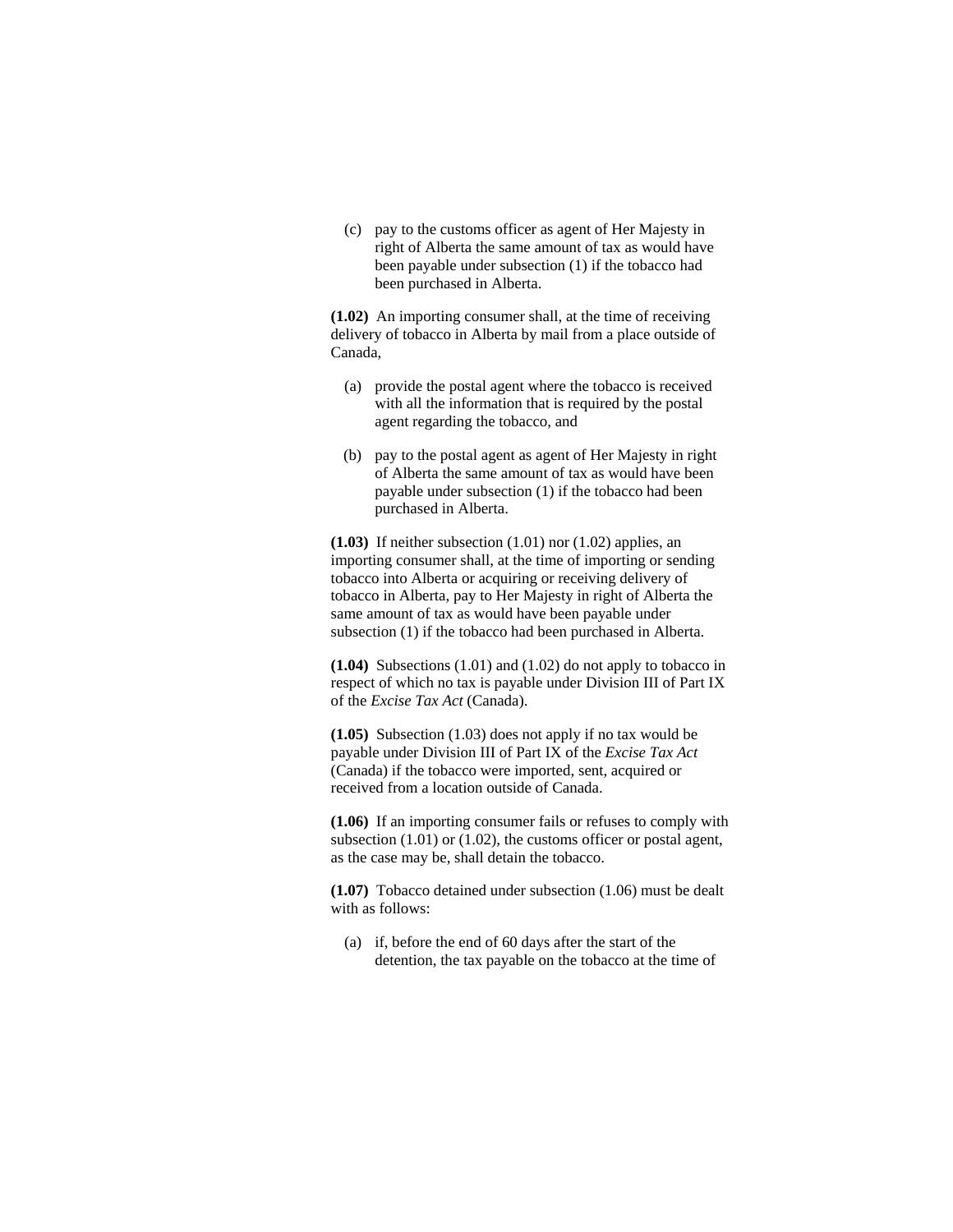its detention, related interest and penalties and any expenses related to the detention are paid and subsection  $(1.01)(b)$  or  $(1.02)(a)$  has been complied with, the tobacco must be returned to the importing consumer;

 (b) if the tax, related interest and penalties and expenses referred to in clause (a) are not paid within the time limit referred to in that clause or subsection (1.01)(b) or (1.02)(a) has not been complied with, the tobacco is forfeited to Her Majesty in right of Alberta and may be disposed of as directed by the Minister.

#### **4 Section 4 is amended**

#### **(a) by repealing subsection (2)(b) and substituting the following:**

- (b) in the case of tobacco products that are black stock, the retailer is
	- (i) an exempt sale retailer, or
	- (ii) a duty free shop as defined in the *Excise Tax Act* (Canada).

## **(b) by repealing subsection (3) and substituting the following:**

**(3)** No person shall, in Alberta, purchase or possess tobacco products that are black stock unless the person

- (a) is permitted to do so under subsection  $(1)$  or  $(2)$ ,
- (b) is exempted under the regulations made under section 48(e), or
- (c) purchases tobacco products at a duty free shop as defined in the *Excise Tax Act* (Canada) on leaving Alberta and, on importing or sending those tobacco products into Alberta or acquiring or receiving delivery of those tobacco products in Alberta, provides evidence that the tax payable to Her Majesty in right of Alberta has been paid on the tobacco products in accordance with section 3(1.01), (1.02) or (1.03).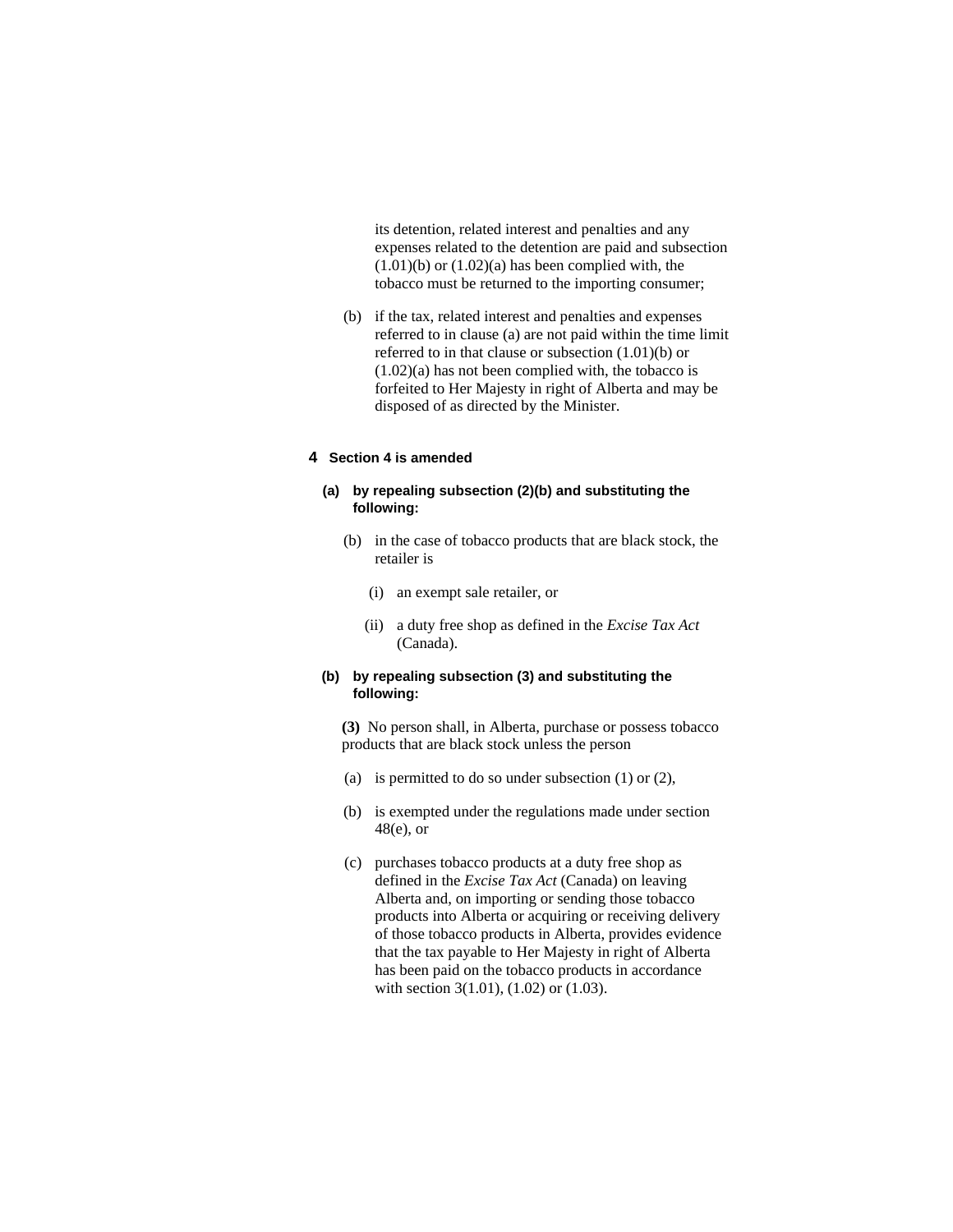#### **(c) by repealing subsection (4) and substituting the following:**

**(4)** Subject to subsection (3), no person shall possess more than 200 cigarettes or 200 grams of manufactured tobacco that are not marked for tax-paid sale in Alberta except

- (a) a wholesaler or importer who possesses the tobacco products in accordance with subsection (1), or
- (b) a person who provides evidence that the tax payable to Her Majesty in right of Alberta has been paid on the tobacco products under section  $3(1.01)$ ,  $(1.02)$  or  $(1.03)$ .

#### **5 The following is added after section 5:**

#### **Tax collection agreement**

**5.1(1)** The Minister may, on behalf of the Government of Alberta, enter into a tax collection agreement with the Government of Canada respecting the administration and enforcement of this Act in relation to tobacco referred to in section 3(1.01) and (1.02).

**(2)** No action or other proceeding for damages shall be instituted against a customs officer acting pursuant to an agreement mentioned in subsection (1) for any loss or damage suffered by any person by reason of anything done, attempted, caused or permitted to be done or omitted to be done in good faith by the customs officer

- (a) pursuant to or in the performance or supposed performance of any duty pursuant to this Act, the regulations or the agreement, or
- (b) pursuant to or in the exercise or supposed exercise of any power given by this Act, the regulations or the agreement.

**6 Section 22(a) is amended by striking out** "or retailer" **and substituting** ", retailer or importing consumer".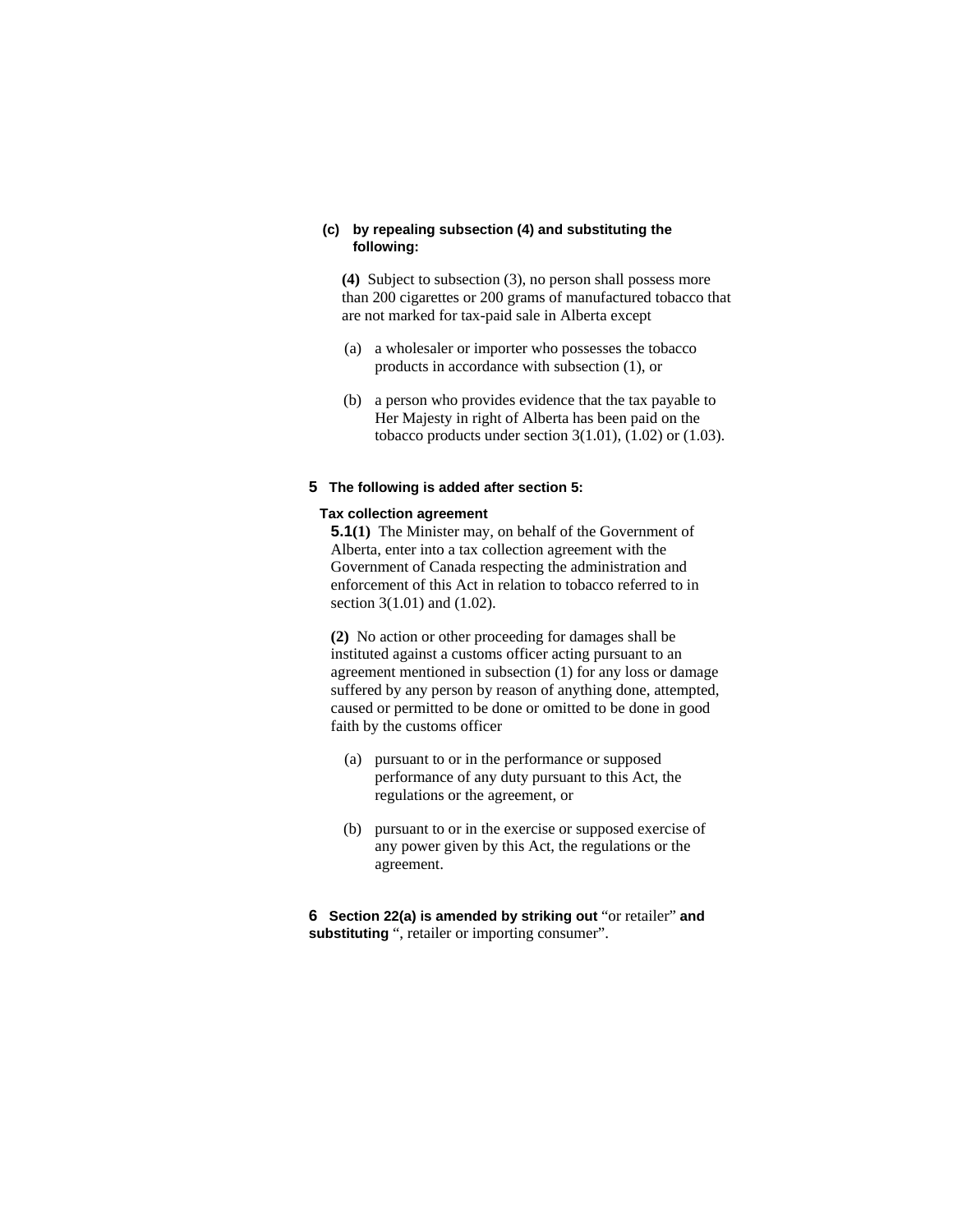# **7 Section 33 is amended**

- **(a) in subsections (2) and (3) by striking out** "1000 grams" **wherever it occurs and substituting** "400 grams";
- **(b) by adding the following after subsection (3):**

**(4)** The Minister may, at the Minister's discretion, require a seller to obtain approval from the Minister in advance of a sale of tobacco products that is in excess of the amount specified in subsection (2).

#### **8 This Act, except section 7, comes into force on Proclamation.**

#### **Explanatory Notes**

**1** Amends chapter T-4 of the Revised Statutes of Alberta 2000.

- **2** Adds definitions.
- **3** Section 3 presently reads:

*3(1) Every consumer who purchases tobacco in Alberta shall at the time of purchase of the tobacco pay to Her Majesty in right of Alberta a tax computed at the following rates:* 

 *(a) on every cigarette purchased by that consumer, \$0.16;*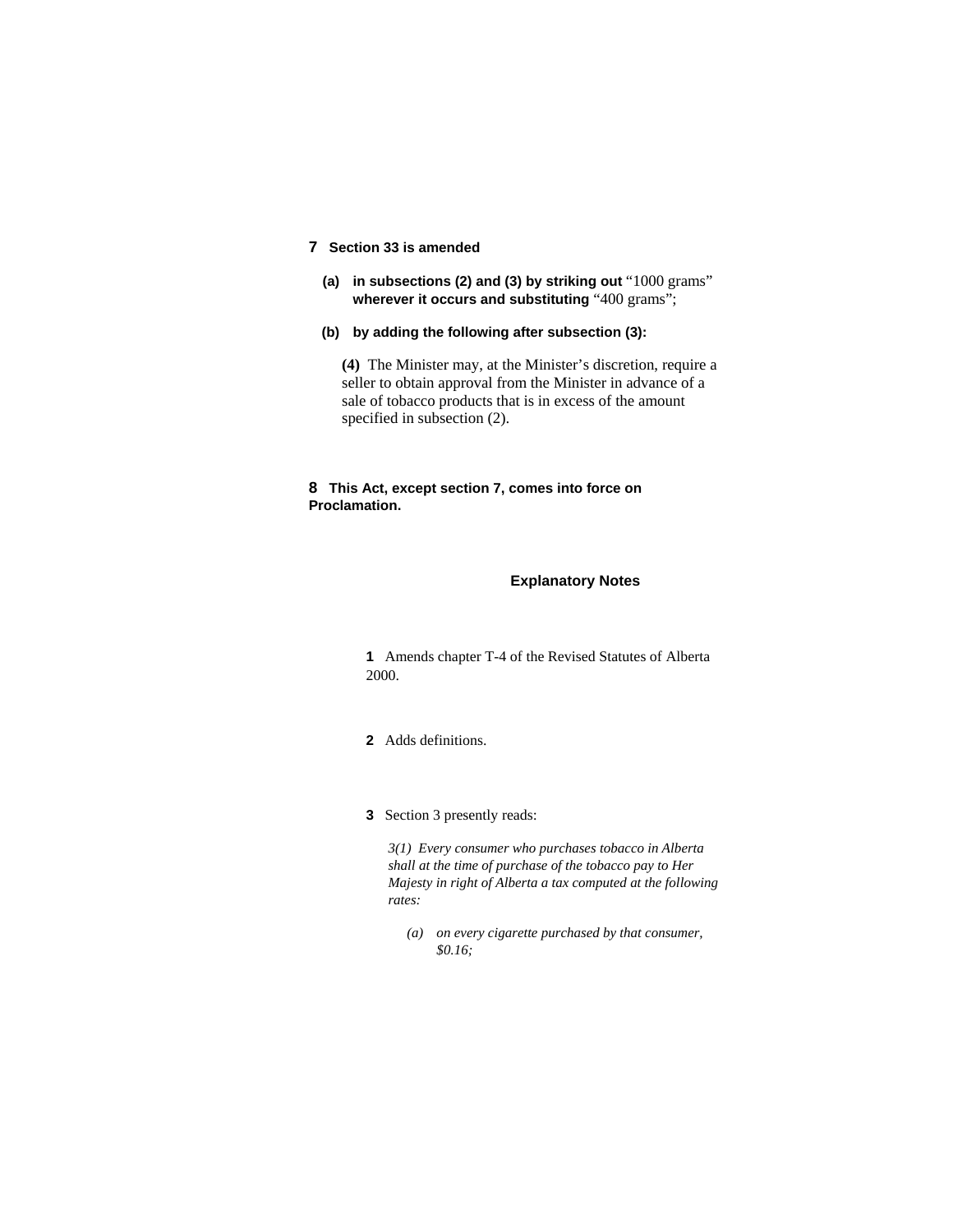- *(b) on every cigar purchased by that consumer, 183% of the taxable price of the cigar, with the tax payable on each cigar being not less than \$0.35 per cigar nor more than \$8.00 per cigar;*
- *(c) on every gram or part of a gram of any tobacco, other than cigarettes or cigars, purchased by that consumer, \$0.16.*

*(1.1) For the purposes of subsection (1), the taxable price of a cigar is the following amount multiplied by 1.3:* 

- *(a) if the cigar was manufactured in Canada, the manufacturer's selling price, including any charges for delivery or transportation and any duty and excise tax imposed under the laws of Canada, except for the tax imposed by Part IX of the Excise Tax Act (Canada);*
- *(b) if the cigar was manufactured outside Canada, the importer's selling price, including any charges for delivery or transportation and any duty and excise tax imposed under the laws of Canada, except for the tax imposed by Part IX of the Excise Tax Act (Canada).*

*(1.2) Notwithstanding subsection (1.1), if the manufacturer or importer of a cigar is also the retailer of the cigar, the taxable price of the cigar is the price the consumer paid for it, including any charges for delivery or transportation but not including the tax payable under this Act or the tax imposed by Part IX of the Excise Tax Act (Canada).* 

*(2) Where the amount of tax payable computed at the rate under subsection (1) is a fraction of a cent, the amount shall be rounded to the next higher cent.* 

*(3) Every person who sells tobacco to a consumer in Alberta shall collect the tax in respect of that tobacco from that consumer as agent of the Minister.* 

**4** Section 4 presently reads in part: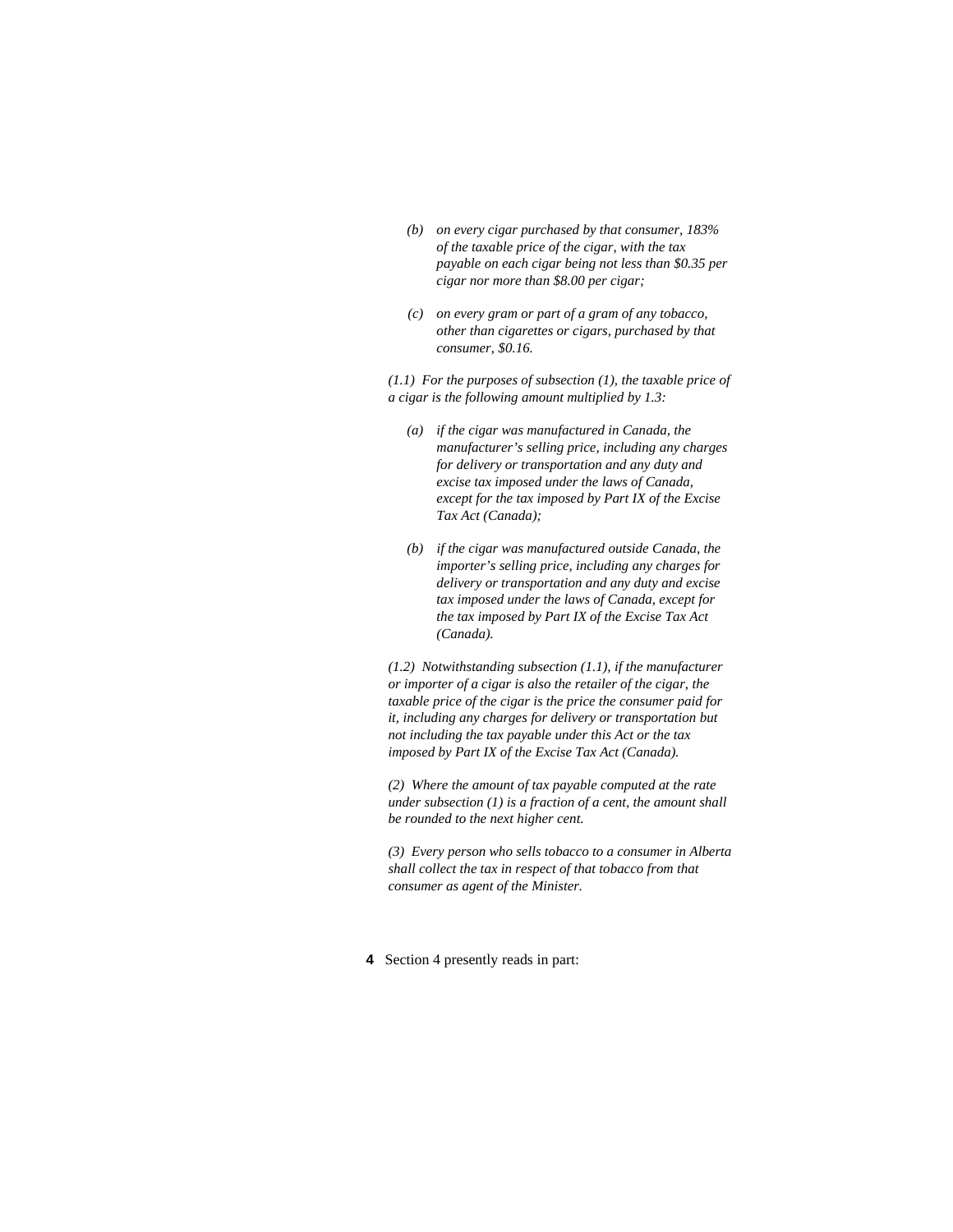*(2) No retailer shall, in Alberta, purchase, possess, store, sell or offer for sale tobacco products that are not marked for tax-paid sale in Alberta unless* 

- *(a) the retailer has written permission from the Minister to do so, or*
- *(b) in the case of tobacco products that are black stock, the retailer is an exempt sale retailer.*

*(3) No person shall, in Alberta, purchase or possess tobacco products that are black stock unless the person is* 

- *(a) permitted to do so under subsection (1) or (2), or*
- *(b) exempted under regulations made under section 48(e).*

*(4) Subject to subsection (3), no person shall possess more than 1000 grams of tobacco products that are not marked for tax-paid sale in Alberta, except a wholesaler or importer who possesses the tobacco products in accordance with subsection (1).* 

- **5** Tax collection agreement.
- **6** Section 22 presently reads in part:
	- *22 The Minister may* 
		- *(a) require a wholesaler, importer or retailer, in a particular case,* 
			- *(i) to keep any record,*
			- *(ii) to make any return,*
			- *(iii) to comply with a specified method of accounting, or*
			- *(iv) to make an inventory of tobacco as of a specified time,*